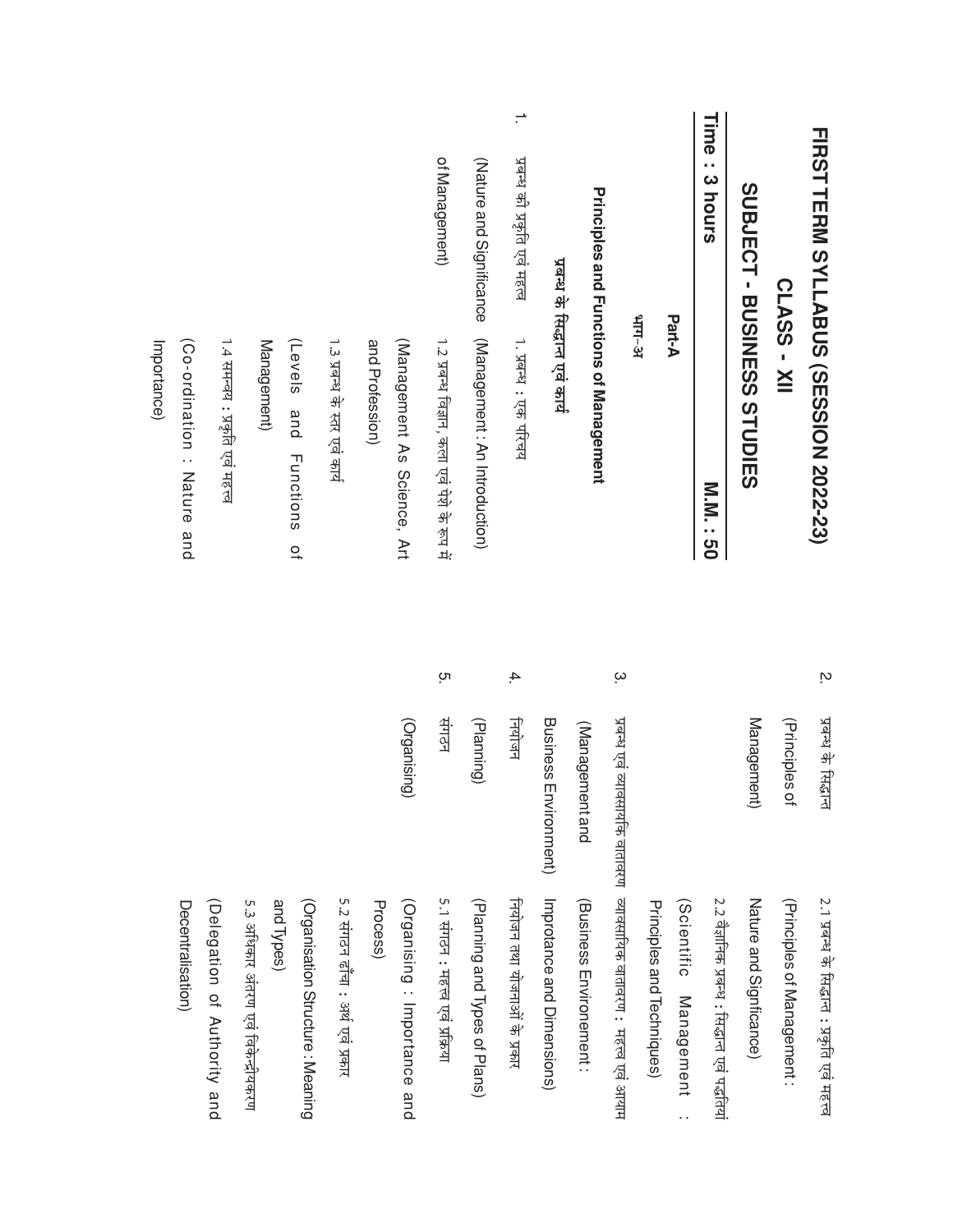|                                 | 11.4 विक्रय संवद्धन एवं प्रचार | Importance) | (Personal Selling: Meaning and | अर्थ एवं महत्त्व | 11.3 व्यक्तिगत अथवा वैयक्तिक विक्रय : | and Objections) | (Advertising: Role, Limitations | 11.2 विज्ञापन: भूमिका, सीमाएं एवं आक्षेप | (Marketing Management)<br>(Marketing and Marketing | 11.1 विपणन एवं विपणन मिश्रण | Business Finance and Marketing Mix. | व्यावसायिक वित्त एवं विपणन | ष-गग¥ | Part-B |
|---------------------------------|--------------------------------|-------------|--------------------------------|------------------|---------------------------------------|-----------------|---------------------------------|------------------------------------------|----------------------------------------------------|-----------------------------|-------------------------------------|----------------------------|-------|--------|
| (Sales Promotion and Publicity) |                                |             |                                |                  |                                       |                 |                                 |                                          |                                                    |                             |                                     |                            |       |        |

Note : This year the full syllabus has to come as per the directions

of HPBOSE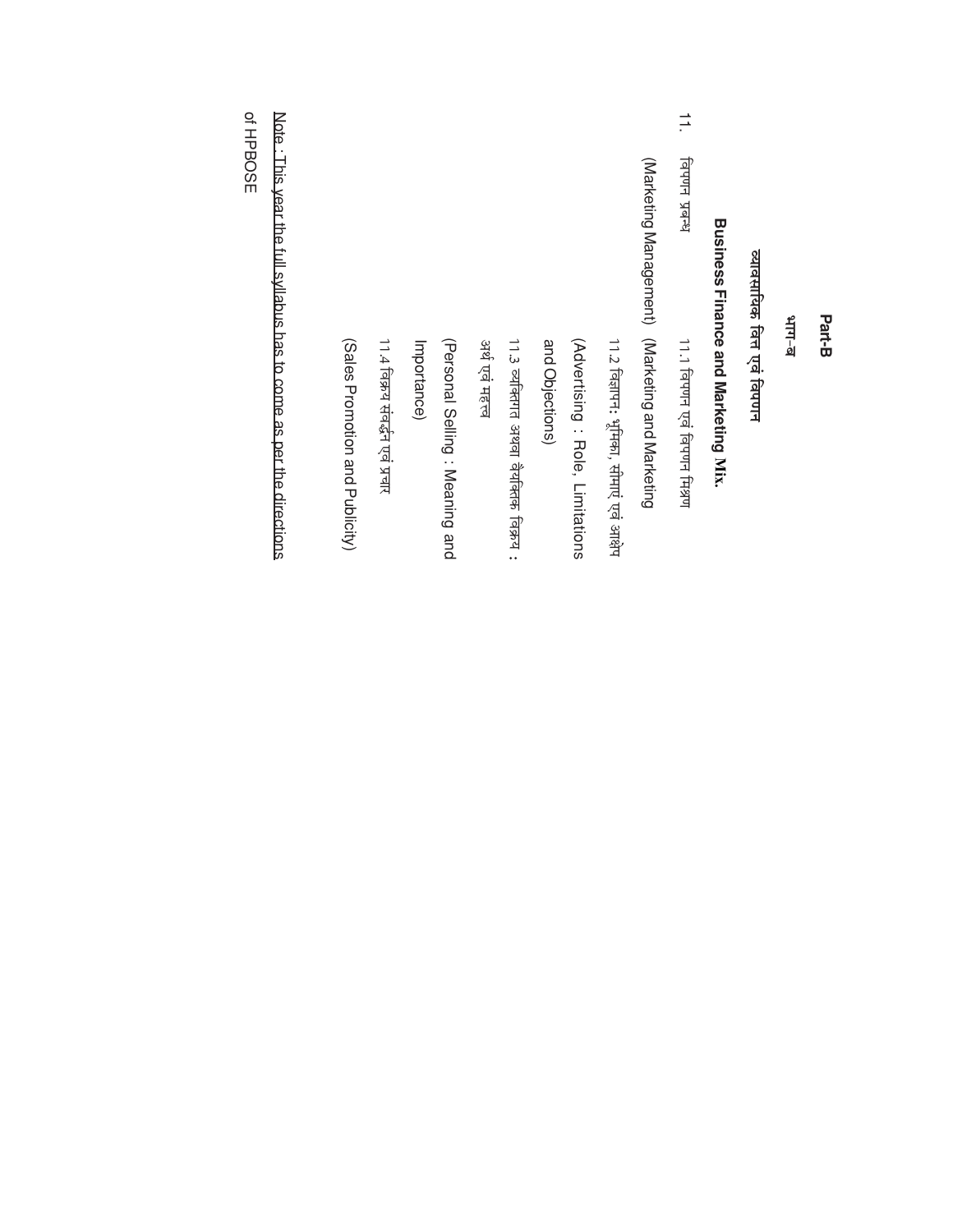# SYLLABUS AND MARKS DISTRIBUTION (SESSION 2022-23) TERM - I

## **CLASS - XII**

### **SUBJECT - BUSINESS STUDIES**

#### Time: 3 hours

#### $M.M. : 50$

| Unit | <b>Unit Name</b>                                                             | marks<br>1.<br><b>Ques</b> | 2 marks<br><b>Ques</b> | 3 marks<br>Ques | 4 marks<br><b>Ques</b> | 5 marks<br><b>Ques</b> | <b>Total</b> |
|------|------------------------------------------------------------------------------|----------------------------|------------------------|-----------------|------------------------|------------------------|--------------|
|      | Part-A<br>भाग-क<br><b>Principles and Functions of</b>                        |                            |                        |                 |                        |                        |              |
|      | <b>Management</b><br>प्रबन्ध के सिद्धान्त एवं कार्य                          |                            |                        |                 |                        |                        |              |
| 1.   | प्रबन्ध को प्रकृति एवं महत्त्व<br>(Nature and Significance of<br>Management) | $1 \times 4 = 04$          | $02 \times 02 = 04$    |                 |                        |                        | 08           |
| 2.   | प्रबन्ध के सिद्धान्त<br>(Principles of Management)                           | $1 \times 2 = 02$          | $02 \times 1 = 02$     |                 | $4 \times 1 = 04$      |                        | 08           |

| 3.  | प्रबन्ध एवं व्यावसायिक वातावरण<br>(Management and Business<br>Environment)                             | $1 \times 2 = 02$  | $02 \times 1 = 02$ |                    |                   |                   | 04 |
|-----|--------------------------------------------------------------------------------------------------------|--------------------|--------------------|--------------------|-------------------|-------------------|----|
| 4.  | नियोजन (Planning)                                                                                      | $1 \times 2 = 02$  |                    |                    | Or                | $5 \times 1 = 05$ | 07 |
| 5.  | संगठन (Organising)                                                                                     | $1 \times 2 = 02$  |                    | $3 \times 02 = 06$ |                   | Or                | 08 |
| 11. | $Part-B$ (भाग-ब)<br>(Business Finance<br>and Marketing)<br>व्यावसायिक वित्त एवं विपणन<br>विपणन प्रबन्ध |                    |                    |                    |                   | $5 \times 1 = 05$ | 15 |
|     | Marketing and Management                                                                               | $1 \times 08 = 08$ | 02×02=04           | $3 \times 1 = 03$  | $4 \times 1 = 04$ |                   |    |
|     | <b>Total</b>                                                                                           | 20                 | $12 \,$            | 09                 | 04                | 05                | 50 |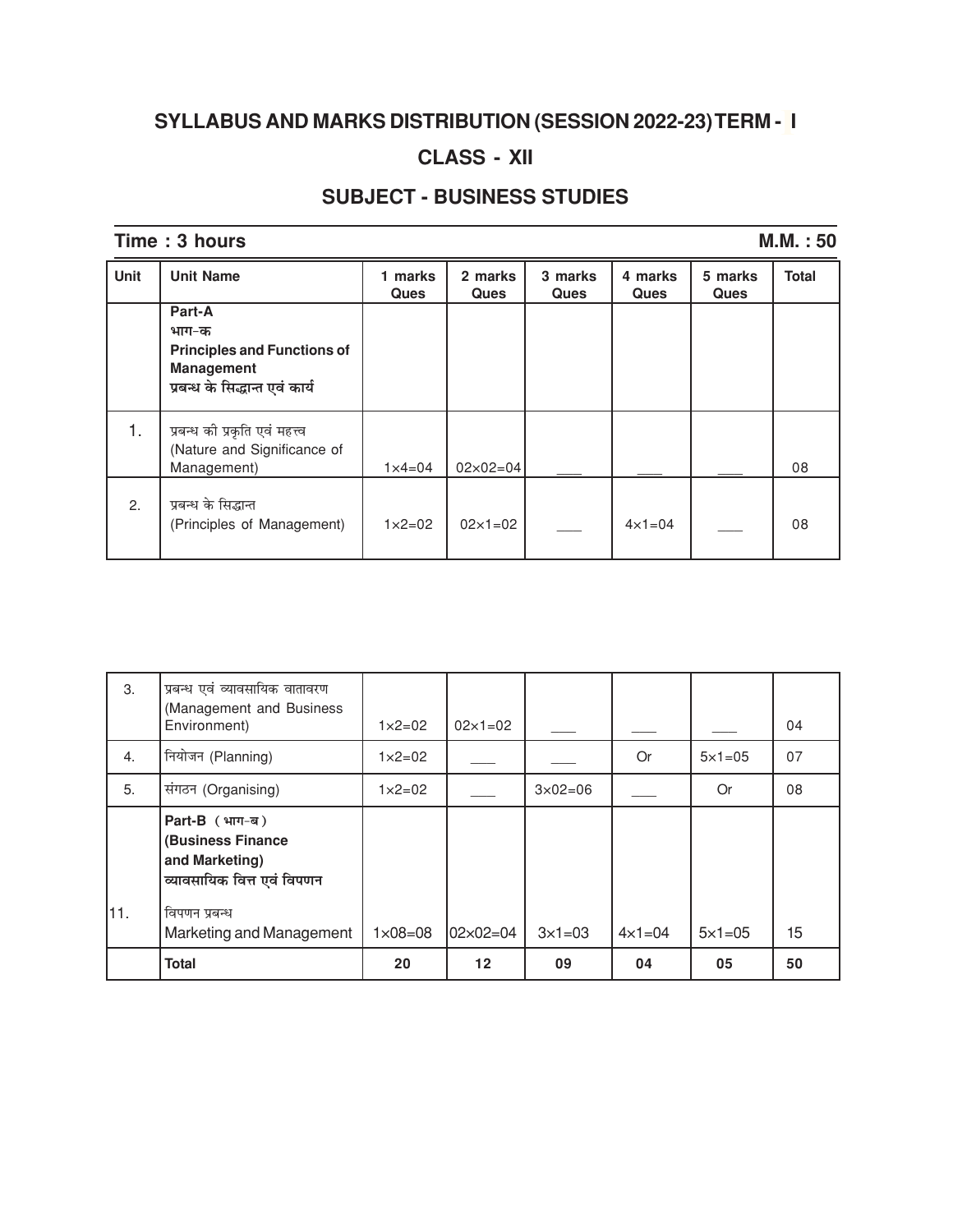|                          | SECOND TERM SYLLABUS (SESSION 2022-23)                                                                             |               |                        | 7.3 ऑभिप्रेरणा : अर्थ एवं महत्त्व               |
|--------------------------|--------------------------------------------------------------------------------------------------------------------|---------------|------------------------|-------------------------------------------------|
|                          |                                                                                                                    |               |                        | (Motivation: Meaning)<br>and                    |
|                          | CLASS - XII                                                                                                        |               |                        | Importance)                                     |
|                          | <b>SUDIES<br/> SUDIES<br/> SUPINISMENT<br/> DUS<br/> SUPINISMENT<br/> DUS<br/> SUPINISMENT<br/> DUS<br/> NOTES</b> |               |                        | 7.4 नेतृत्व : अर्थ एवं महत्त्व                  |
| Time<br>Ω,<br>3 hours    | <b>N.N. : 50</b>                                                                                                   |               |                        | (Leadership: Meaning<br>and                     |
|                          |                                                                                                                    |               |                        | Importance)                                     |
|                          | Part-A                                                                                                             |               |                        | 7.5 संदेशवाहन अथवा सम्प्रेषण : महत्त्व एवं      |
|                          | $16 - 1115$                                                                                                        |               |                        | जाधाए                                           |
|                          | <b>Principles and Functions of Management</b>                                                                      |               |                        | (Communication : Improtance and                 |
|                          | प्रबन्ध के सिद्धान्त एवं कार्य                                                                                     |               |                        | Barriers)                                       |
| <u>ှ</u>                 | 6.1 नियुक्तिकरण : अर्थ एवं महत्त्व                                                                                 | $\infty$      | नियन्त्रण              | 8.1 नियन्त्रण : महत्त्व एवं प्रक्रिया           |
| Staffing<br>नियुक्तिकरण  | (Staffing: Meaning and                                                                                             |               | (Controlling)          | (Controlling : Importance and                   |
|                          |                                                                                                                    |               |                        | Process)                                        |
|                          | 6.2 भर्ती : अर्थ एवं स्त्रोत<br>Importance)                                                                        |               |                        | Part-B                                          |
|                          |                                                                                                                    |               |                        | $\frac{1}{2}$                                   |
|                          | (Recruitment: Meaning and                                                                                          |               |                        | व्यावसायिक वित्त एवं विपणन                      |
|                          | Sources)                                                                                                           |               |                        | <b>Business Finance and Marketing</b>           |
|                          | 6.3 चयन : अर्थ एवं प्रक्रिया                                                                                       | $\mathsf{S}.$ | নিনীয प्रबन्ध          | 9.1 वित्तीय प्रबन्ध, वित्तीय निर्णय एवं वित्तीय |
|                          | (Selection: Meaning and Process)                                                                                   |               | (Financial Management) | नियोजन                                          |
|                          | 6.4 प्रशिक्षण एवं विकास                                                                                            |               |                        | (Financial Management, Financial                |
|                          | (Training and Development)                                                                                         |               |                        | Decisions and Financial Planning)               |
| <sup>7</sup> .<br>निर्शन | 7.1 निर्देशन : महत्त्व एवं सिद्धान्त                                                                               |               |                        | 9.2 पूँजी ढाँचा : अर्थ एवं निर्धारक तत्त्व      |
| (Directing)              | (Directing: Importance<br>and                                                                                      |               |                        | (Capital Structure: Meaning and                 |
|                          | Principles)                                                                                                        |               |                        | Determinants)                                   |
|                          | 7.2 पर्यवेक्षण : अर्थ एवं महत्त्व                                                                                  |               |                        | 9.3 स्थायी तथा कार्यशील पूँजी : अर्थ एवं        |
|                          | (Supervision: Meaning and                                                                                          |               |                        | निर्धारक तत्त्व                                 |
|                          | Importance)                                                                                                        |               |                        |                                                 |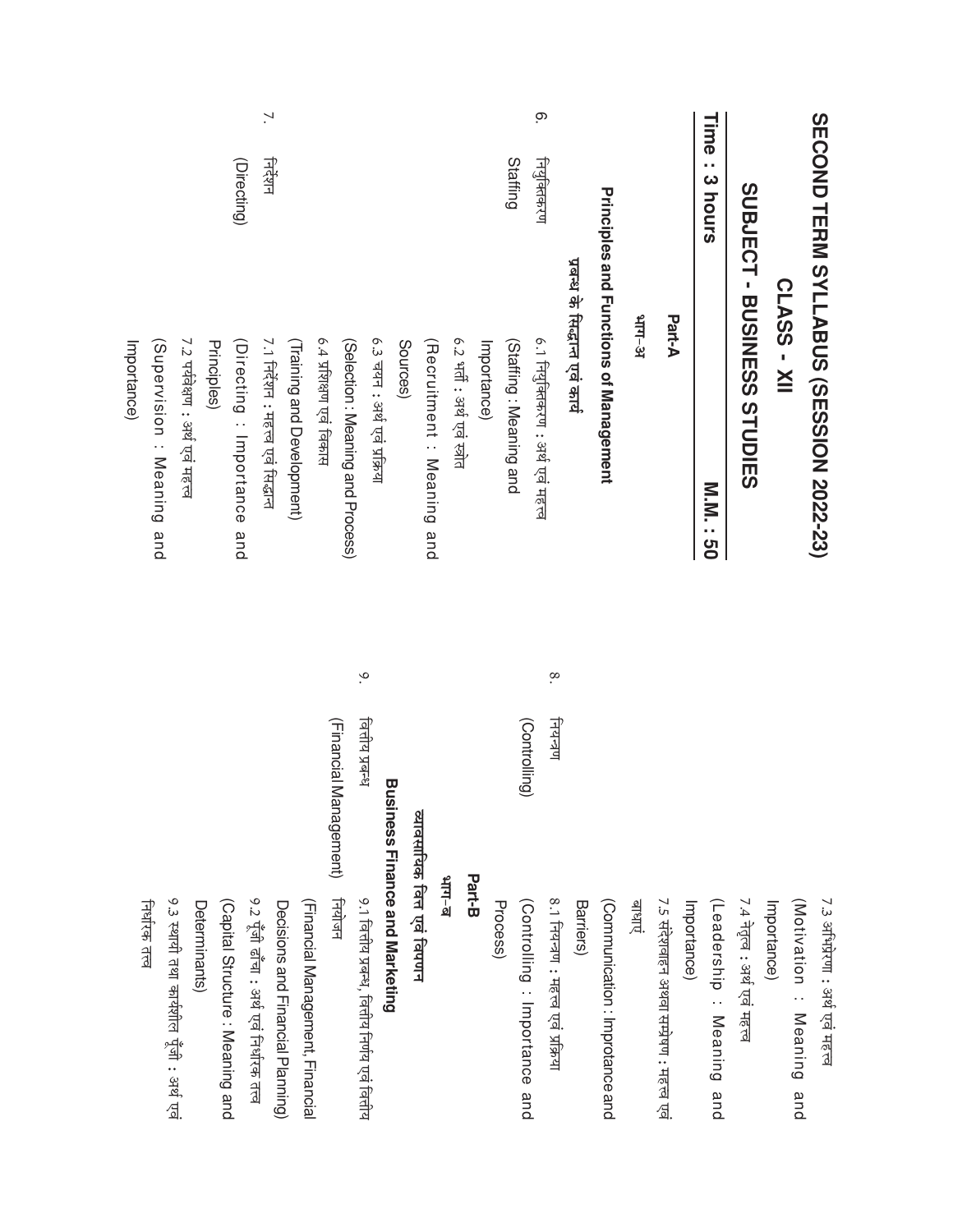|                      |                       | $\Rightarrow$                           |            |                              |                                  |                               | ō.<br>ৰিনীয আजार            |                           |                              |
|----------------------|-----------------------|-----------------------------------------|------------|------------------------------|----------------------------------|-------------------------------|-----------------------------|---------------------------|------------------------------|
|                      | (Consumer Protection) | उपभोक्ता संरक्षण                        |            |                              |                                  | (Financial Markets)           |                             |                           |                              |
| Importance and Ways) | Consumer Protection:  | 12.1 उपभोक्ता संरक्षण : महत्त्व एव उपाय | Functions) | (Stock Exchange: Meaning and | 10.2 शेयर बाजार : अर्थ एवं कार्य | Concepts of Hinancial Markets | 10.1 जितीय बाजार की अवधारणा | Meaning and Deterninants) | (Fixed and working capital : |